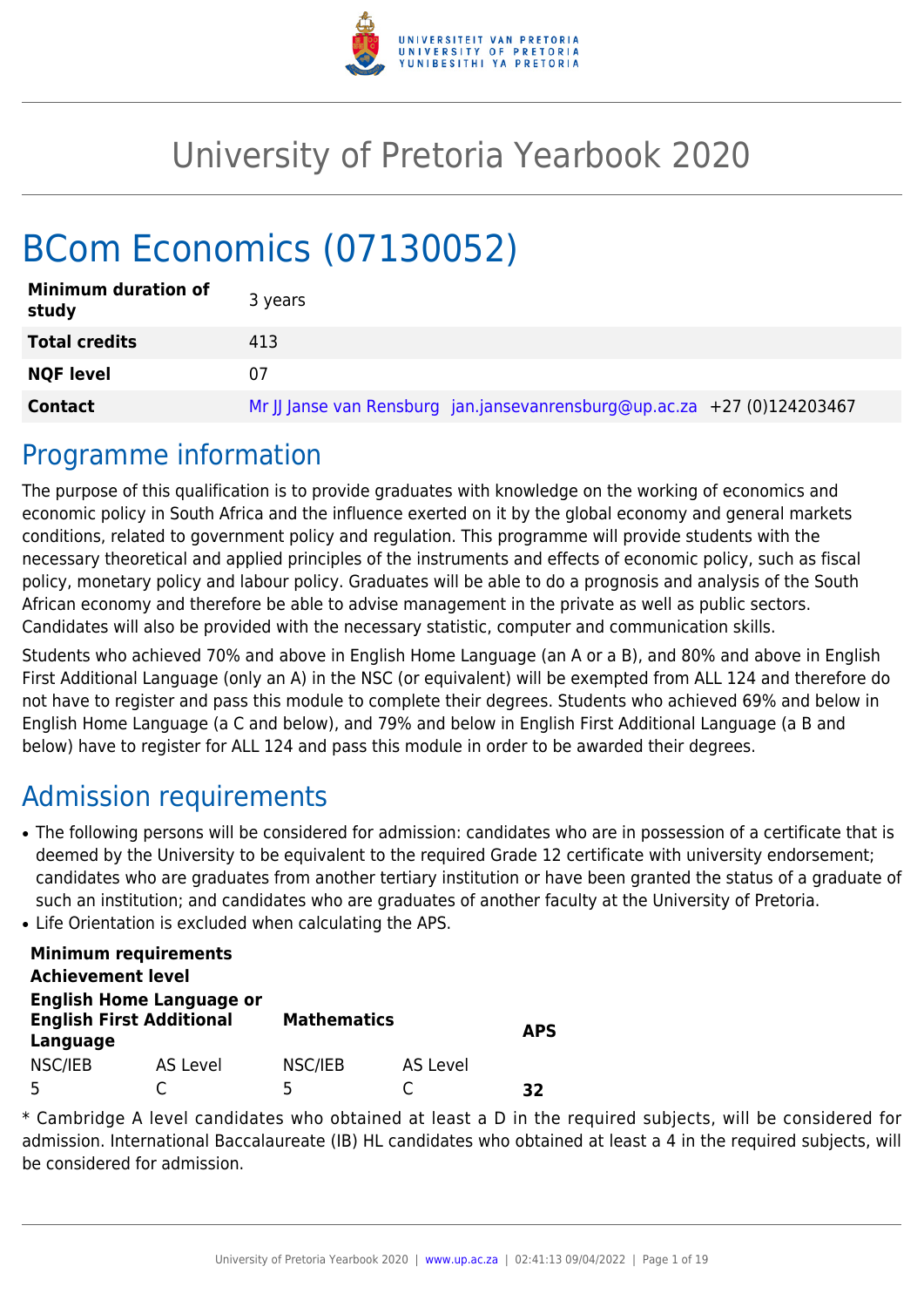

# Additional requirements

- a. General Regulations G.1 to G.15 (with the exception of Regulation G.11.2(c)) apply to a bachelor's degree.
- b. A student may not take more than the prescribed number of modules per semester unless the Dean decides otherwise.
- c. A student may take a module not listed as an elective module only if the prior approval of the Dean has been obtained.
- d. A student who is in possession of a bachelor's degree may not present any modules passed for that degree for another field of specialisation or degree in this Faculty. (See General Regulations G.8 and G.9)
- e. A module already passed may only be repeated with the approval of the Dean.
- f. A module passed may not be taken into account for more than one degree or field of specialisation.
- g. It remains the student's responsibility to ascertain, prior to registration, whether all the modules he/she intends taking can be accommodated in the class, test and examination timetables.
- h. The Faculty of Economic and Management Sciences supports an outcomes-based education system and places a high premium on the development of specific academic competences. Class attendance in all modules and for the full duration of all programmes is therefore compulsory for all students.
- i. The Dean has the right of authorisation regarding matters not provided for in the General Regulations or the Faculty Regulations.

# Other programme-specific information

# **Note: See the alphabetical list of modules for prerequisites of all modules.**

# FRK 122 is a terminating module. Candidates will not be able to continue with Financial accounting in the second or third year.

# **Specialisation modules:** EKN 310, 320, 314, 325.

"Major subject"

To be considered a "major subject" the equivalent of four 14-week modules, including two at 300-level, must be passed provided that:

- a module passed at 300-level shall only be recognised for degree purposes if the corresponding prescribed module(s) at 200-level has/have been passed, unless the Dean decides otherwise;
- the following modules which are offered at 300-level only, are also considered "major subjects": Labour law 311 (ABR 311), Labour relations 320 (ABV 320), and International business management 359 and 369 (OBS 359 and 369); and
- only two 14-week modules, or the equivalent thereof, that are not preceded by the 100- and 200-level modules, may be taken for degree purposes. In other words, at least four 14-week modules must be taken at 300-level that are preceded by the 100- and 200-level, except for modules offered on 200- and 300-level only.

It is thus the responsibility of students to ensure before registration, that their curricula comply with all the requirements of the applicable regulations.

# Promotion to next study year

According to General Regulation G.3 students have to comply with certain requirements as set by the Faculty Board.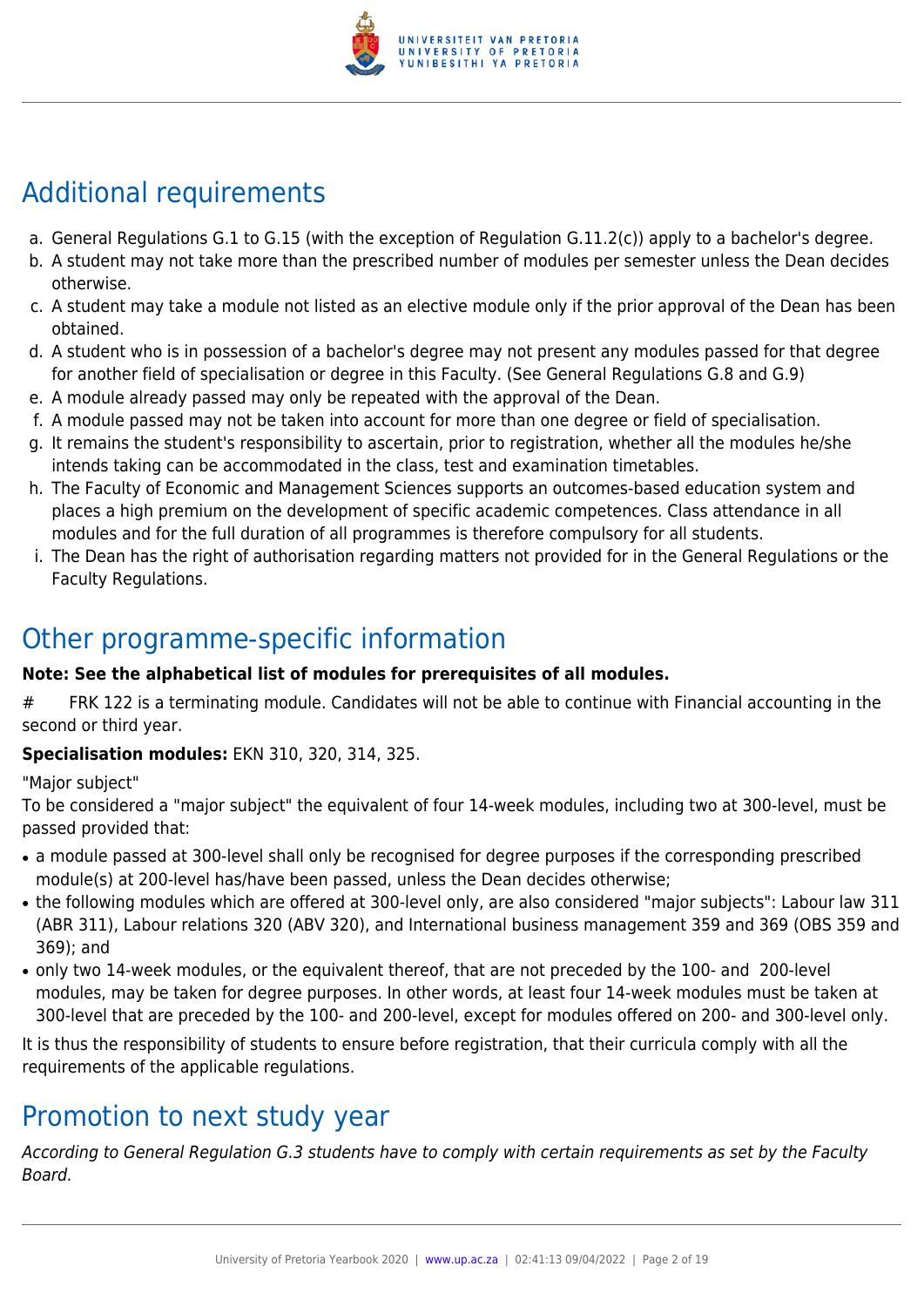

- a. A student must pass at least 4 core semester or 2 core year modules to be admitted to the subsequent year of study.
- b. If a student has passed less than the required minimum of 4 core semester or 2 core year modules, he/she will not be readmitted to the Faculty of Economic and Management Sciences. Such a student may apply in writing to the Faculty's Admissions Committee to be readmitted conditionally – with the proviso that the Admissions Committee may set further conditions with regards to the student's academic progress. The Faculty's Admissions Committee may deny a student's application for readmission.
- c. If a student has been readmitted conditionally, his/her academic progress will be monitored after the first semester examinations to determine whether he/she has complied with the requirements set by the Admissions Committee. If not, his/her studies will be suspended.
- d. A student whose studies have been suspended because of his/her poor academic performance has the right to appeal against the decision of the Faculty's Admissions Committee.
- e. A student may be refused promotion to a subsequent year of study if the prescribed tuition fees are not paid.
- f. A student may be refused admission to the examination, or promotion to a subsequent year of study or promotion in a module (if applicable) if he/ she fails to fulfil the attendance requirements. Class attendance in all modules and for the full duration of all programmes is compulsory for all students.

# Pass with distinction

- a. A degree may be awarded with distinction provided the candidate meets the following criteria:
- i. Completes the degree within three years;
- ii. Obtains a Cumulative Grade Point Average (CGPA) of 75%;
- iii. Repeated passed modules will not be considered. The initial pass mark of module will be used when calculating the GPA.
- b. A degree will only be awarded with distinction to transferees from other degrees in the Faculty of Economic and Management Sciences, other faculties and from other universities who still complete their bachelor degrees within three years (including the years registered for the other degree and credits transferred and recognised).
- c. The GPA will be not be rounded up to a whole number.
- d. Exceptional cases will be considered by the Dean.

# General information

#### **Minimum requirements for bachelor's degrees; semester and year modules; new regulations**

- 1. Students who commenced their studies before 2015 must complete the programme in terms of the curriculum of the year in which they commenced their studies, or in terms of the curriculum of the year in which they switched to their current field of specialisation. Students who prefer to do so may, however, apply to change over to the latest curriculum, but then they should comply with all the requirements thereof and they may not revert to the regulations of an earlier year.
- 2. Students who are registering for a degree programme for the first time from 2015 onward must take the modules indicated under the particular field of specialisation.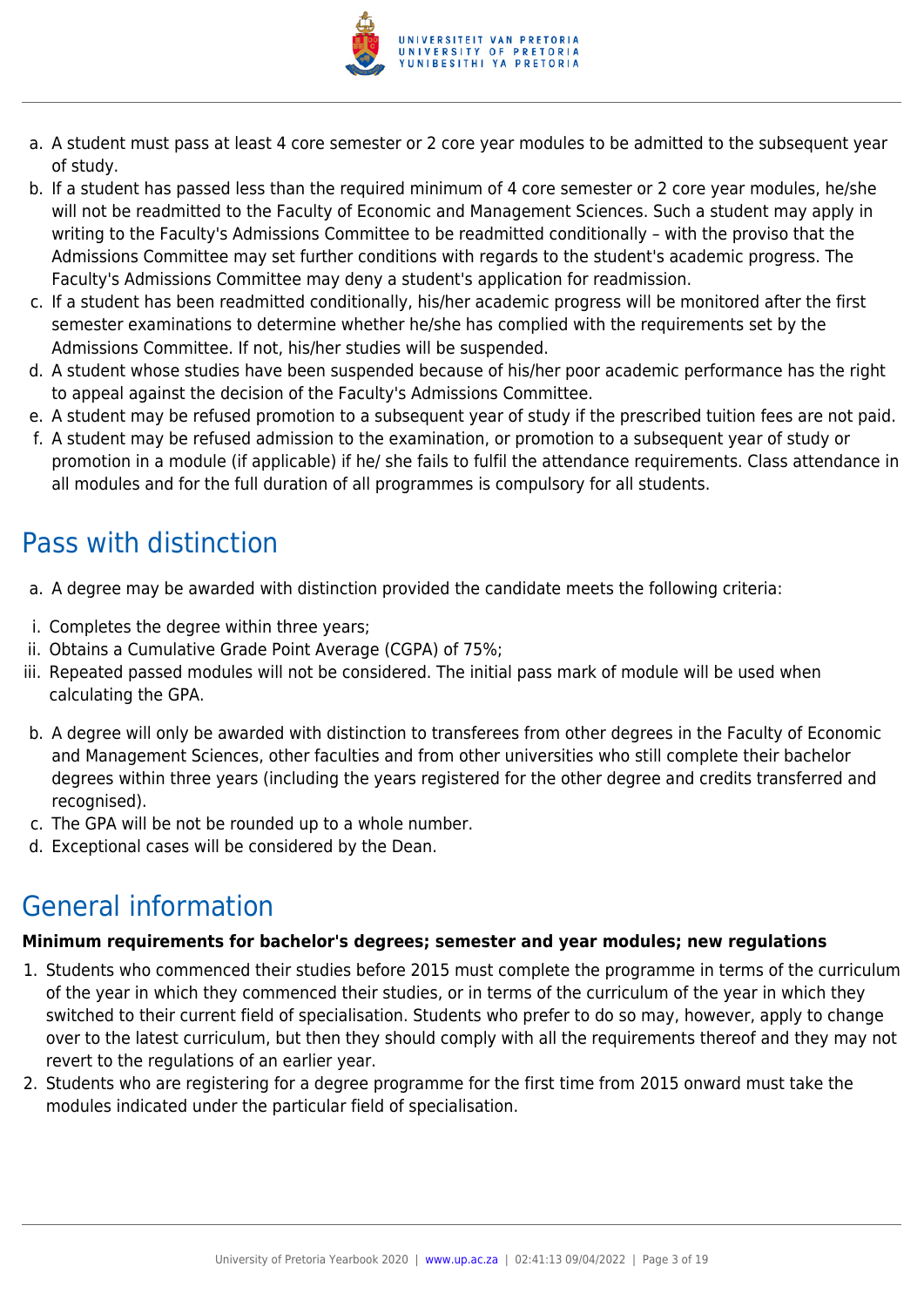

# Curriculum: Year 1

**Minimum credits: 135**

# **Fundamental modules**

# **Academic information management 111 (AIM 111)**

| <b>Module credits</b>         | 4.00                                                                                                                                                                                                                                                                                                                          |
|-------------------------------|-------------------------------------------------------------------------------------------------------------------------------------------------------------------------------------------------------------------------------------------------------------------------------------------------------------------------------|
| Service modules               | Faculty of Engineering, Built Environment and Information Technology<br><b>Faculty of Education</b><br>Faculty of Economic and Management Sciences<br><b>Faculty of Humanities</b><br>Faculty of Law<br><b>Faculty of Health Sciences</b><br>Faculty of Natural and Agricultural Sciences<br>Faculty of Theology and Religion |
| <b>Prerequisites</b>          | No prerequisites.                                                                                                                                                                                                                                                                                                             |
| <b>Contact time</b>           | 2 lectures per week                                                                                                                                                                                                                                                                                                           |
| <b>Language of tuition</b>    | Module is presented in English                                                                                                                                                                                                                                                                                                |
| <b>Department</b>             | <b>Information Science</b>                                                                                                                                                                                                                                                                                                    |
| <b>Period of presentation</b> | Semester 1                                                                                                                                                                                                                                                                                                                    |

#### **Module content**

Find, evaluate, process, manage and present information resources for academic purposes using appropriate technology.

# **Academic information management 121 (AIM 121)**

| <b>Module credits</b>         | 4.00                                                                                                                                                                                                                                                                                                                                                                  |
|-------------------------------|-----------------------------------------------------------------------------------------------------------------------------------------------------------------------------------------------------------------------------------------------------------------------------------------------------------------------------------------------------------------------|
| Service modules               | Faculty of Engineering, Built Environment and Information Technology<br><b>Faculty of Education</b><br>Faculty of Economic and Management Sciences<br><b>Faculty of Humanities</b><br>Faculty of Law<br><b>Faculty of Health Sciences</b><br>Faculty of Natural and Agricultural Sciences<br>Faculty of Theology and Religion<br><b>Faculty of Veterinary Science</b> |
| <b>Prerequisites</b>          | No prerequisites.                                                                                                                                                                                                                                                                                                                                                     |
| <b>Contact time</b>           | 2 lectures per week                                                                                                                                                                                                                                                                                                                                                   |
| <b>Language of tuition</b>    | Module is presented in English                                                                                                                                                                                                                                                                                                                                        |
| <b>Department</b>             | <b>Informatics</b>                                                                                                                                                                                                                                                                                                                                                    |
| <b>Period of presentation</b> | Semester 2                                                                                                                                                                                                                                                                                                                                                            |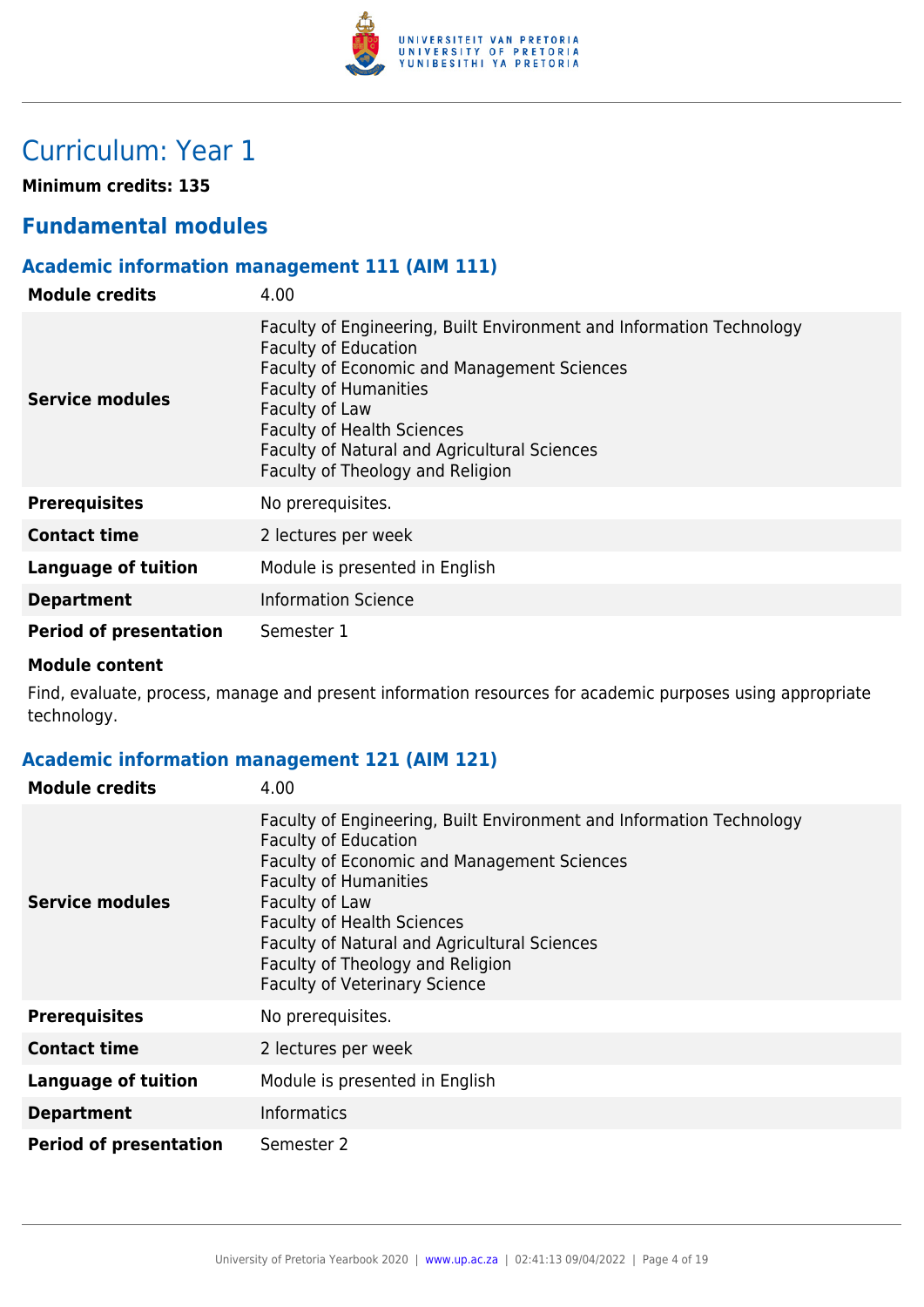

Apply effective search strategies in different technological environments. Demonstrate the ethical and fair use of information resources. Integrate 21st-century communications into the management of academic information.

# **Academic literacy for Economic and Management Sciences 124 (ALL 124)**

| <b>Module credits</b>         | 6.00                                               |
|-------------------------------|----------------------------------------------------|
| <b>Service modules</b>        | <b>Faculty of Economic and Management Sciences</b> |
| <b>Prerequisites</b>          | No prerequisites.                                  |
| <b>Contact time</b>           | 2 lectures per week                                |
| <b>Language of tuition</b>    | Module is presented in English                     |
| <b>Department</b>             | Unit for Academic Literacy                         |
| <b>Period of presentation</b> | Semester 1 and Semester 2                          |

### **Module content**

This module is intended to equip students with the competence in reading and writing required in the four high impact modules: Business Management, Financial Accounting, Statistics and Economics. Students will also be equipped to interpret and draw figures and graphs and to do computations and manage relevant formulas. Students attend two lectures per week during semester two.

This module is offered by the Faculty of Humanities.

# **Academic orientation 107 (UPO 107)**

| <b>Module credits</b>         | 0.00                                          |
|-------------------------------|-----------------------------------------------|
| Language of tuition           | Module is presented in English                |
| <b>Department</b>             | Economic and Management Sciences Deans Office |
| <b>Period of presentation</b> | Year                                          |

# **Core modules**

# **Economics 110 (EKN 110)**

| <b>Module credits</b>      | 10.00                                                                                                                                                                               |
|----------------------------|-------------------------------------------------------------------------------------------------------------------------------------------------------------------------------------|
| <b>Service modules</b>     | Faculty of Engineering, Built Environment and Information Technology<br><b>Faculty of Education</b><br><b>Faculty of Humanities</b><br>Faculty of Natural and Agricultural Sciences |
| <b>Prerequisites</b>       | No prerequisites.                                                                                                                                                                   |
| <b>Contact time</b>        | 1 discussion class per week, 2 lectures per week                                                                                                                                    |
| <b>Language of tuition</b> | Module is presented in English                                                                                                                                                      |
| <b>Department</b>          | Economics                                                                                                                                                                           |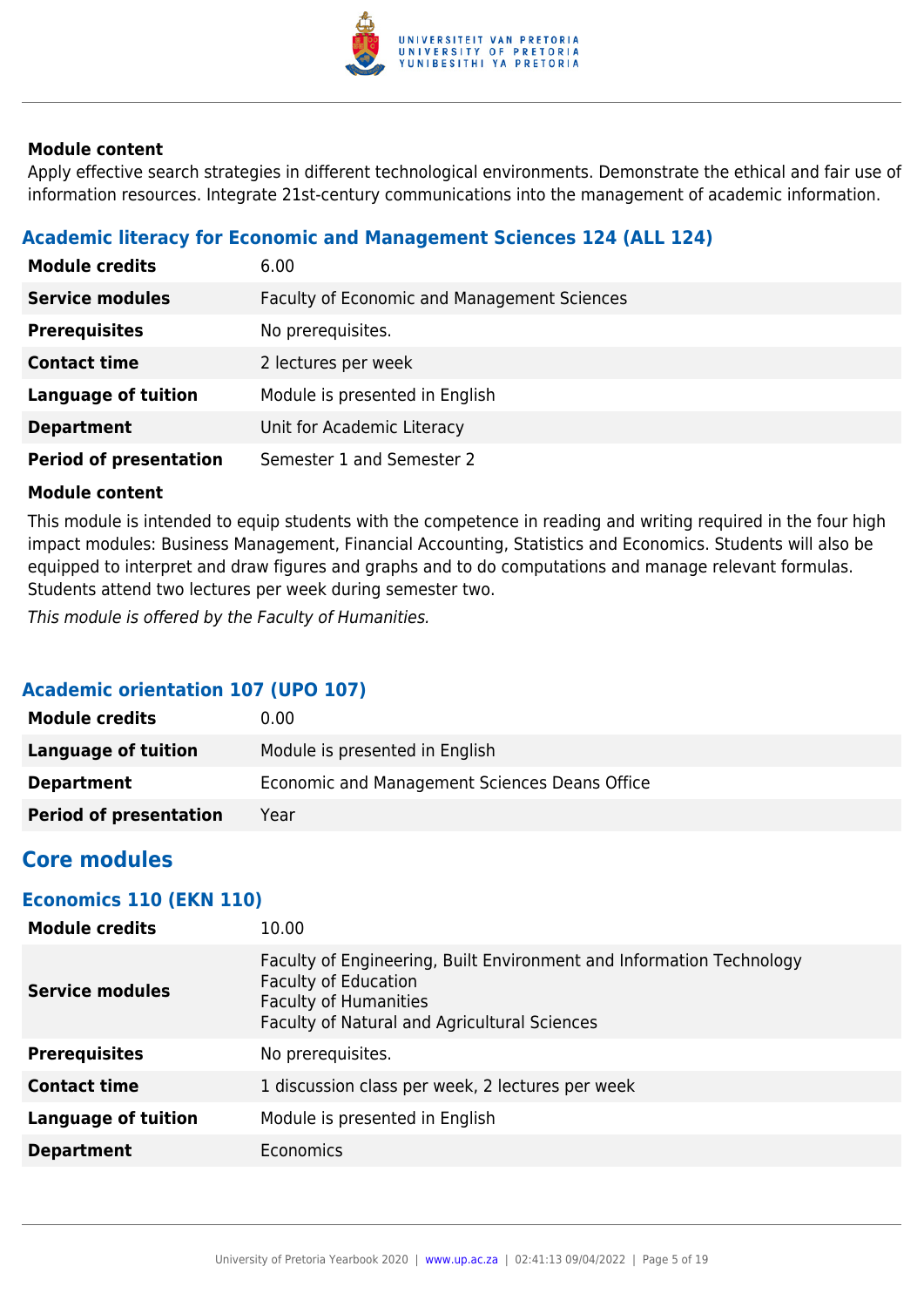

#### **Period of presentation** Semester 1

#### **Module content**

This module deals with the core principles of economics. A distinction between macroeconomics and microeconomics is made. A discussion of the market system and circular flow of goods, services and money is followed by a section dealing with microeconomic principles, including demand and supply analysis, consumer behaviour and utility maximisation, production and the costs thereof, and the different market models and firm behaviour. Labour market institutions and issues, wage determination, as well as income inequality and poverty are also addressed. A section of money, banking, interest rates and monetary policy concludes the course.

# **Economics 120 (EKN 120)**

| <b>Module credits</b>         | 10.00                                                                                                                                                                               |
|-------------------------------|-------------------------------------------------------------------------------------------------------------------------------------------------------------------------------------|
| <b>Service modules</b>        | Faculty of Engineering, Built Environment and Information Technology<br><b>Faculty of Education</b><br><b>Faculty of Humanities</b><br>Faculty of Natural and Agricultural Sciences |
| <b>Prerequisites</b>          | EKN 110 GS or EKN 113 GS and at least 4 (50-59%) in Mathematics in the Grade<br>12 examination or 60% in STK 113 and concurrently registered for STK 123                            |
| <b>Contact time</b>           | 1 discussion class per week, 2 lectures per week                                                                                                                                    |
| <b>Language of tuition</b>    | Module is presented in English                                                                                                                                                      |
| <b>Department</b>             | <b>Economics</b>                                                                                                                                                                    |
| <b>Period of presentation</b> | Semester 2                                                                                                                                                                          |

#### **Module content**

This module deals with the core principles of economics, especially macroeconomic measurement the private and public sectors of the South African economy receive attention, while basic macroeconomic relationships and the measurement of domestic output and national income are discussed. Aggregate demand and supply analysis stands core to this course which is also used to introduce students to the analysis of economic growth, unemployment and inflation. The microeconomics of government is addressed in a separate section, followed by a section on international economics, focusing on international trade, exchange rates and the balance of payments. The economics of developing countries and South Africa in the global economy conclude the course.

# **Financial accounting 111 (FRK 111)**

| <b>Module credits</b>      | 10.00                                                                                                                                                                        |
|----------------------------|------------------------------------------------------------------------------------------------------------------------------------------------------------------------------|
| <b>Service modules</b>     | Faculty of Engineering, Built Environment and Information Technology<br><b>Faculty of Education</b><br>Faculty of Law<br><b>Faculty of Natural and Agricultural Sciences</b> |
| <b>Prerequisites</b>       | No prerequisites.                                                                                                                                                            |
| <b>Contact time</b>        | 4 lectures per week                                                                                                                                                          |
| <b>Language of tuition</b> | Module is presented in English                                                                                                                                               |
| <b>Department</b>          | Accounting                                                                                                                                                                   |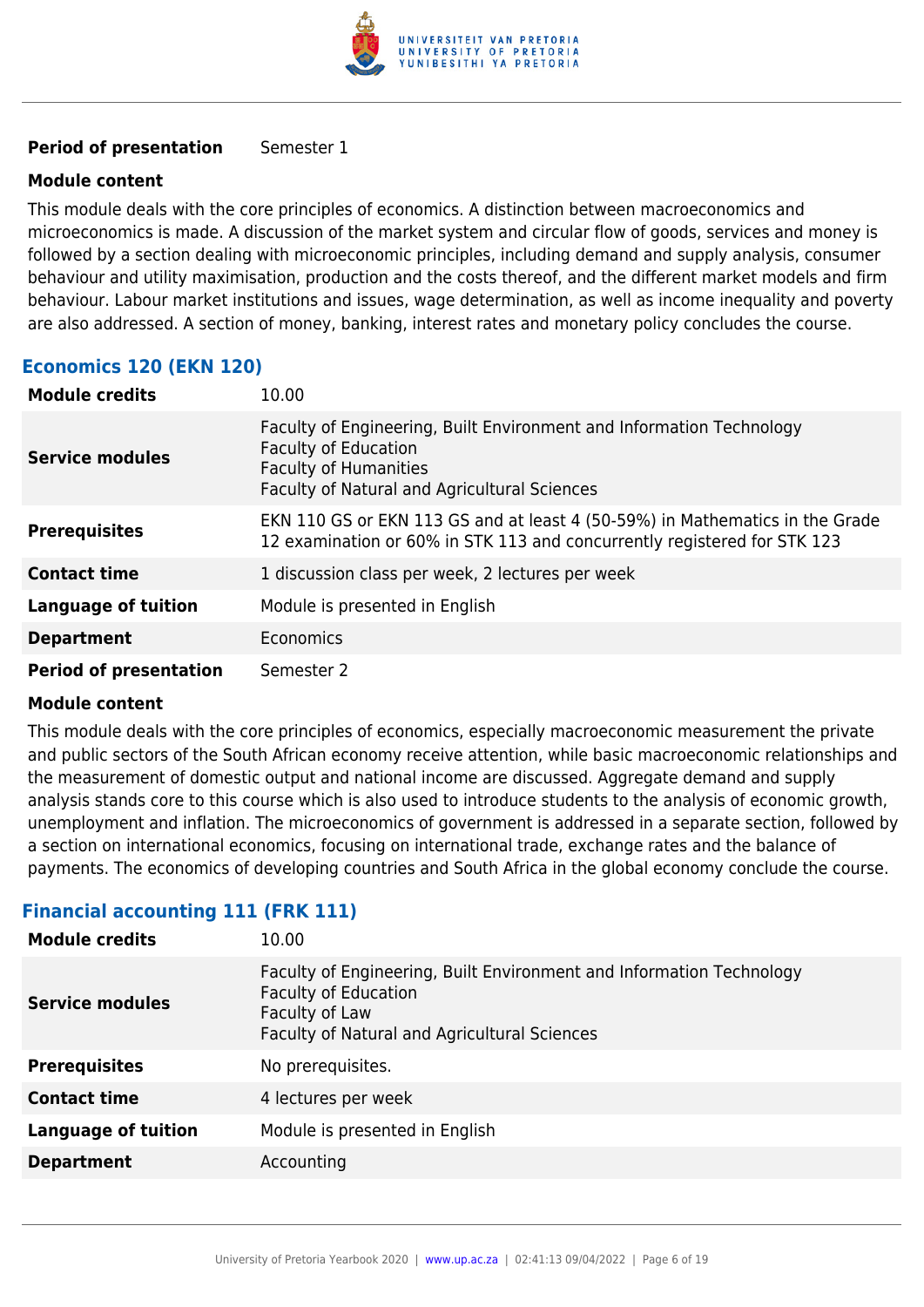

#### **Period of presentation** Semester 1

#### **Module content**

The nature and function of accounting; the development of accounting; financial position; financial result; the recording process; processing of accounting data; treatment of VAT; elementary income statement and balance sheet; flow of documents; accounting systems; introduction to internal control and internal control measures; bank reconciliations; control accounts; adjustments; financial statements of a sole proprietorship; the accounting framework.

# **Financial accounting 122 (FRK 122)**

| <b>Module credits</b>         | 12.00                                                                                                                                  |
|-------------------------------|----------------------------------------------------------------------------------------------------------------------------------------|
| <b>Service modules</b>        | Faculty of Engineering, Built Environment and Information Technology<br>Faculty of Law<br>Faculty of Natural and Agricultural Sciences |
| <b>Prerequisites</b>          | FRK 111 GS or FRK 133, FRK 143                                                                                                         |
| <b>Contact time</b>           | 4 lectures per week                                                                                                                    |
| <b>Language of tuition</b>    | Module is presented in English                                                                                                         |
| <b>Department</b>             | Accounting                                                                                                                             |
| <b>Period of presentation</b> | Semester 2                                                                                                                             |

#### **Module content**

Budgeting, payroll accounting, taxation – income tax and an introduction to other types of taxes, credit and the new Credit Act, insurance, accounting for inventories (focus on inventory and the accounting entries, not calculations), interpretation of financial statements.

#### **Informatics 183 (INF 183)**

| <b>Module credits</b>         | 3.00                           |
|-------------------------------|--------------------------------|
| <b>Prerequisites</b>          | No prerequisites.              |
| <b>Contact time</b>           | 1 practical per week           |
| <b>Language of tuition</b>    | Module is presented in English |
| <b>Department</b>             | <b>Informatics</b>             |
| <b>Period of presentation</b> | Year                           |

#### **Module content**

Computer processing of accounting information.

#### **Business management 114 (OBS 114)**

| <b>Module credits</b>  | 10.00                                                                                                                                                                               |
|------------------------|-------------------------------------------------------------------------------------------------------------------------------------------------------------------------------------|
| <b>Service modules</b> | Faculty of Engineering, Built Environment and Information Technology<br><b>Faculty of Education</b><br><b>Faculty of Humanities</b><br>Faculty of Natural and Agricultural Sciences |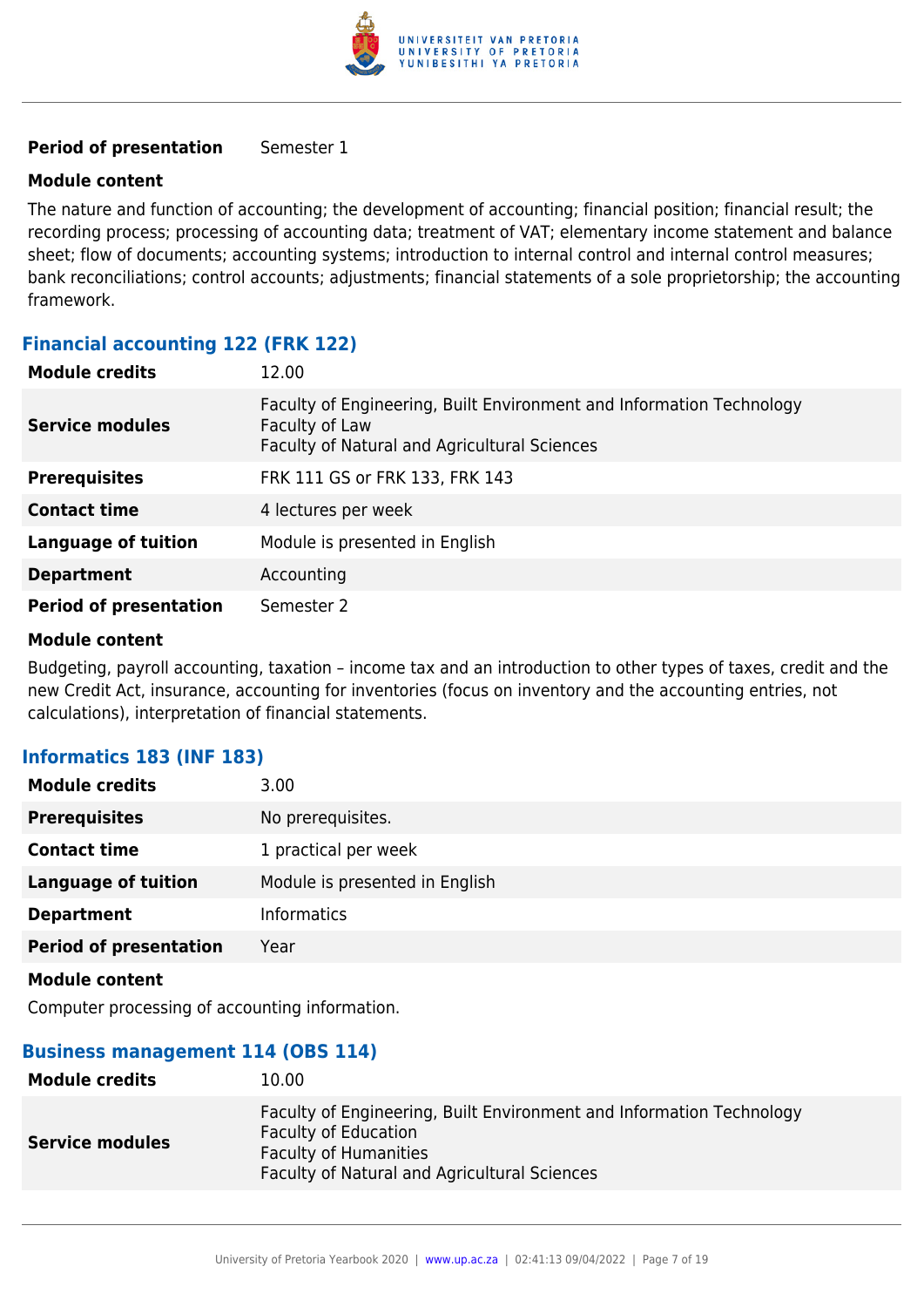

| <b>Prerequisites</b>          | May not be included in the same curriculum as OBS 155 |
|-------------------------------|-------------------------------------------------------|
| <b>Contact time</b>           | 3 lectures per week                                   |
| <b>Language of tuition</b>    | Module is presented in English                        |
| <b>Department</b>             | <b>Business Management</b>                            |
| <b>Period of presentation</b> | Semester 1                                            |

The entrepreneurial mind-set; managers and managing; values, attitudes, emotions, and culture: the manager as a person; ethics and social responsibility; decision making; leadership and responsible leadership; effective groups and teams; managing organizational structure and culture inclusive of the different functions of a generic organisation and how they interact (marketing; finance; operations; human resources and general management); contextualising Sustainable Development Goals (SDG) in each of the topics.

### **Business management 124 (OBS 124)**

| <b>Module credits</b>         | 10.00                                                                                                                                                                               |
|-------------------------------|-------------------------------------------------------------------------------------------------------------------------------------------------------------------------------------|
| <b>Service modules</b>        | Faculty of Engineering, Built Environment and Information Technology<br><b>Faculty of Education</b><br><b>Faculty of Humanities</b><br>Faculty of Natural and Agricultural Sciences |
| <b>Prerequisites</b>          | Admission to the examination in OBS 114                                                                                                                                             |
| <b>Contact time</b>           | 3 lectures per week                                                                                                                                                                 |
| Language of tuition           | Module is presented in English                                                                                                                                                      |
| <b>Department</b>             | <b>Business Management</b>                                                                                                                                                          |
| <b>Period of presentation</b> | Semester 2                                                                                                                                                                          |

#### **Module content**

Value chain management: functional strategies for competitive advantage; human resource management; managing diverse employees in a multicultural environment; motivation and performance; using advanced information technology to increase performance; production and operations management; financial management; corporate entrepreneurship.

# **Statistics 110 (STK 110)**

| <b>Module credits</b>      | 13.00                                                                                                                                                                               |
|----------------------------|-------------------------------------------------------------------------------------------------------------------------------------------------------------------------------------|
| <b>Service modules</b>     | Faculty of Engineering, Built Environment and Information Technology<br><b>Faculty of Education</b><br><b>Faculty of Humanities</b><br>Faculty of Natural and Agricultural Sciences |
| <b>Prerequisites</b>       | At least 5 (60-69%) in Mathematics in the Grade 12 examination. Candidates who<br>do not qualify for STK 110 must register for STK 113 and STK 123                                  |
| <b>Contact time</b>        | 1 practical per week, 1 tutorial per week, 3 lectures per week                                                                                                                      |
| <b>Language of tuition</b> | Module is presented in English                                                                                                                                                      |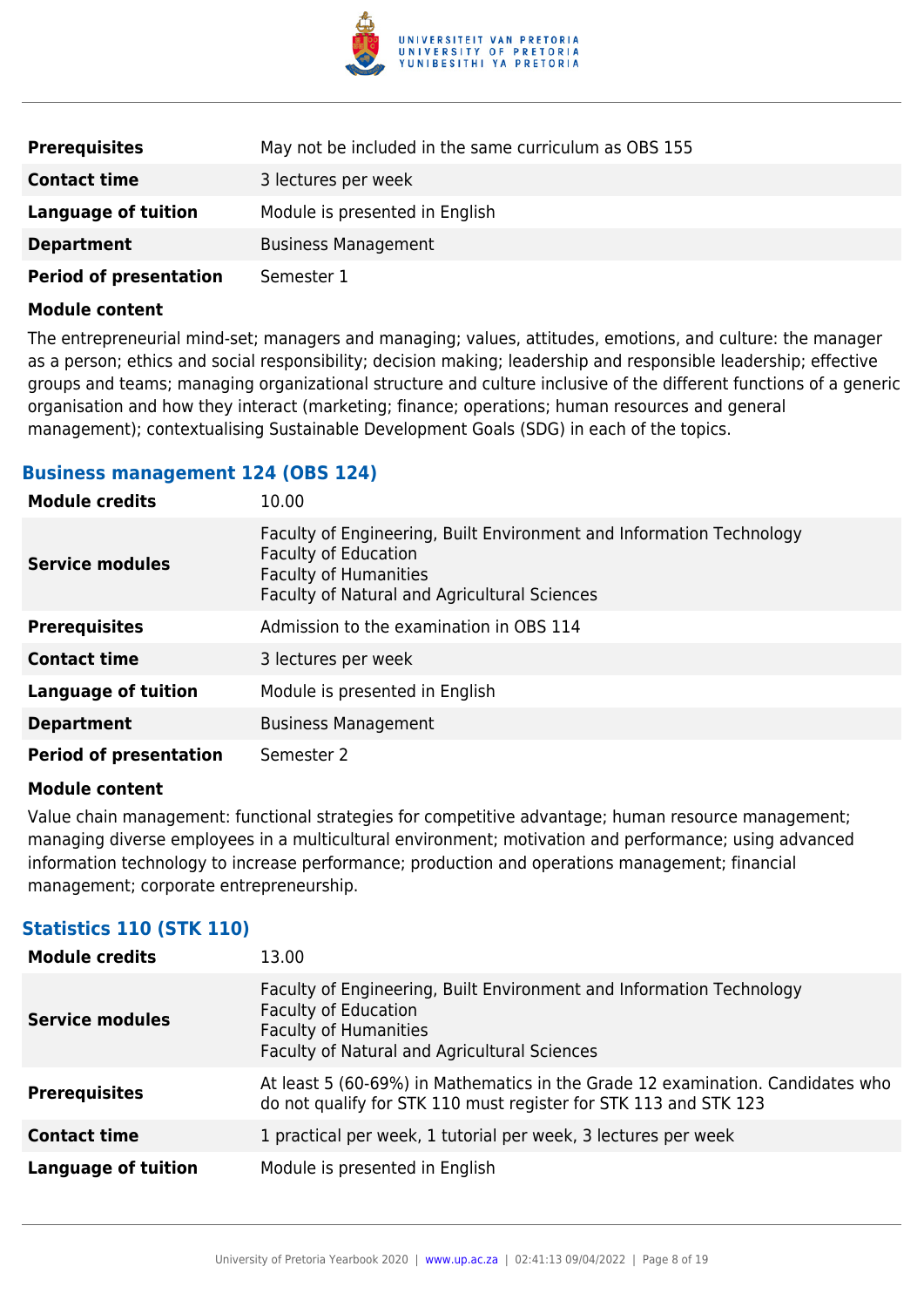

#### **Department** Statistics

#### **Period of presentation** Semester 1

#### **Module content**

Descriptive statistics:

Sampling and the collection of data; frequency distributions and graphical representations. Descriptive measures of location and dispersion.

Probability and inference:

Introductory probability theory and theoretical distributions. Sampling distributions. Estimation theory and hypothesis testing of sampling averages and proportions (one and two-sample cases). Supporting mathematical concepts. Statistical concepts are demonstrated and interpreted through practical coding and simulation within a data science framework.

# **Statistics 120 (STK 120)**

| <b>Module credits</b>         | 13.00                                                                                                                                                |
|-------------------------------|------------------------------------------------------------------------------------------------------------------------------------------------------|
| <b>Service modules</b>        | Faculty of Engineering, Built Environment and Information Technology<br><b>Faculty of Humanities</b><br>Faculty of Natural and Agricultural Sciences |
| <b>Prerequisites</b>          | STK 110 GS or both STK 113 GS and STK 123 GS or both WST 133 and WST 143 or<br>STK 133 and STK 143                                                   |
| <b>Contact time</b>           | 1 practical per week, 1 tutorial per week, 3 lectures per week                                                                                       |
| <b>Language of tuition</b>    | Module is presented in English                                                                                                                       |
| <b>Department</b>             | <b>Statistics</b>                                                                                                                                    |
| <b>Period of presentation</b> | Semester 2                                                                                                                                           |

#### **Module content**

Students can only get credit for one of the following two modules: STK 120 or STK 121.

Analysis of variance, categorical data analysis, distribution-free methods, curve fitting, regression and correlation, the analysis of time series and indices. Statistical and economic applications of quantitative techniques: Systems of linear equations: solving and application. Optimisation, linear functions, non-linear functions. Marginal and total functions. Stochastic and deterministic variables in statistical and economic context: producers' and consumers' surplus. Supporting mathematical concepts. Statistical concepts are illustrated using simulation within a data science framework.

This module is also presented as STK 121, an anti-semester module. This is a terminating module.

| <b>Module credits</b>  | 16.00                                                                                                                                       |
|------------------------|---------------------------------------------------------------------------------------------------------------------------------------------|
| <b>Service modules</b> | Faculty of Engineering, Built Environment and Information Technology<br><b>Faculty of Education</b><br><b>Faculty of Veterinary Science</b> |
| <b>Prerequisites</b>   | 50% for Mathematics in Grade 12                                                                                                             |
| <b>Contact time</b>    | 1 tutorial per week, 4 lectures per week                                                                                                    |

#### **Mathematics 134 (WTW 134)**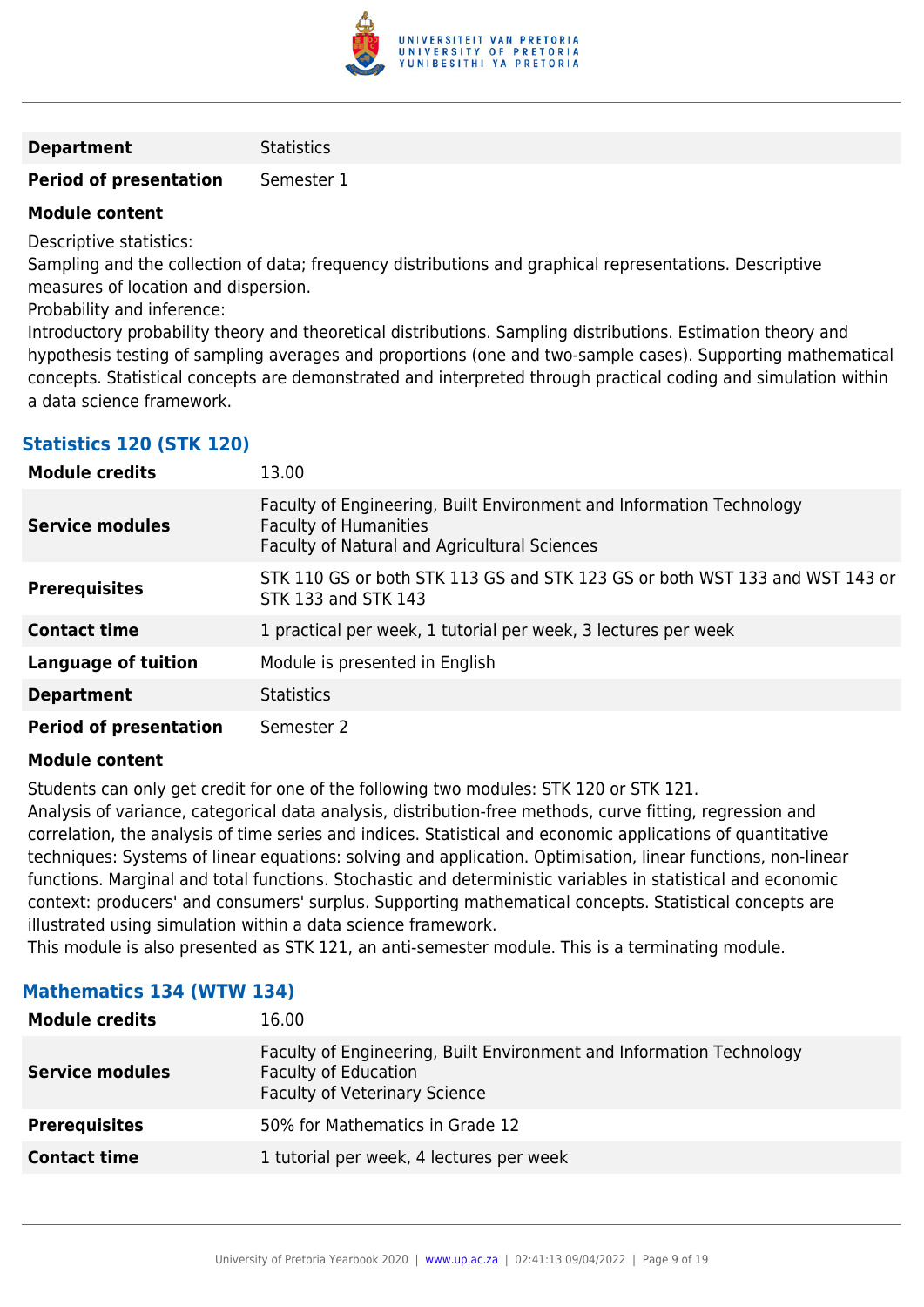

| <b>Language of tuition</b>    | Module is presented in English      |
|-------------------------------|-------------------------------------|
| <b>Department</b>             | Mathematics and Applied Mathematics |
| <b>Period of presentation</b> | Semester 1                          |

\*Students will not be credited for more than one of the following modules for their degree: WTW 134, WTW 165, WTW 114, WTW 158. WTW 134 does not lead to admission to Mathematics at 200 level and is intended for students who require Mathematics at 100 level only. WTW 134 is offered as WTW 165 in the second semester only to students who have applied in the first semester of the current year for the approximately 65 MBChB, or the 5-6 BChD places becoming available in the second semester and who were therefore enrolled for MGW 112 in the first semester of the current year.

Functions, derivatives, interpretation of the derivative, rules of differentiation, applications of differentiation, integration, interpretation of the definite integral, applications of integration. Matrices, solutions of systems of equations. All topics are studied in the context of applications.

#### **Linear algebra 146 (WTW 146)**

| <b>Module credits</b>         | 8.00                                                                                                                                               |
|-------------------------------|----------------------------------------------------------------------------------------------------------------------------------------------------|
| <b>Service modules</b>        | Faculty of Engineering, Built Environment and Information Technology<br><b>Faculty of Education</b><br>Faculty of Economic and Management Sciences |
| <b>Prerequisites</b>          | 50% for Mathematics in Grade 12                                                                                                                    |
| <b>Contact time</b>           | 1 tutorial per week, 2 lectures per week                                                                                                           |
| <b>Language of tuition</b>    | Module is presented in English                                                                                                                     |
| <b>Department</b>             | Mathematics and Applied Mathematics                                                                                                                |
| <b>Period of presentation</b> | Semester 2                                                                                                                                         |

#### **Module content**

\*Students will not be credited for more than one of the following modules for their degree:

WTW 124, WTW 146 and WTW 164. The module WTW 146 is designed for students who require Mathematics at 100 level only and does not lead to admission to Mathematics at 200 level.

Vector algebra, lines and planes, matrix algebra, solution of systems of equations, determinants. Complex numbers and polynomial equations. All topics are studied in the context of applications.

# **Calculus 148 (WTW 148)**

| <b>Module credits</b>      | 8.00                                                                                                                                               |
|----------------------------|----------------------------------------------------------------------------------------------------------------------------------------------------|
| <b>Service modules</b>     | Faculty of Engineering, Built Environment and Information Technology<br><b>Faculty of Education</b><br>Faculty of Economic and Management Sciences |
| <b>Prerequisites</b>       | WTW 114 GS or WTW 134 GS                                                                                                                           |
| <b>Contact time</b>        | 1 tutorial per week, 2 lectures per week                                                                                                           |
| <b>Language of tuition</b> | Module is presented in English                                                                                                                     |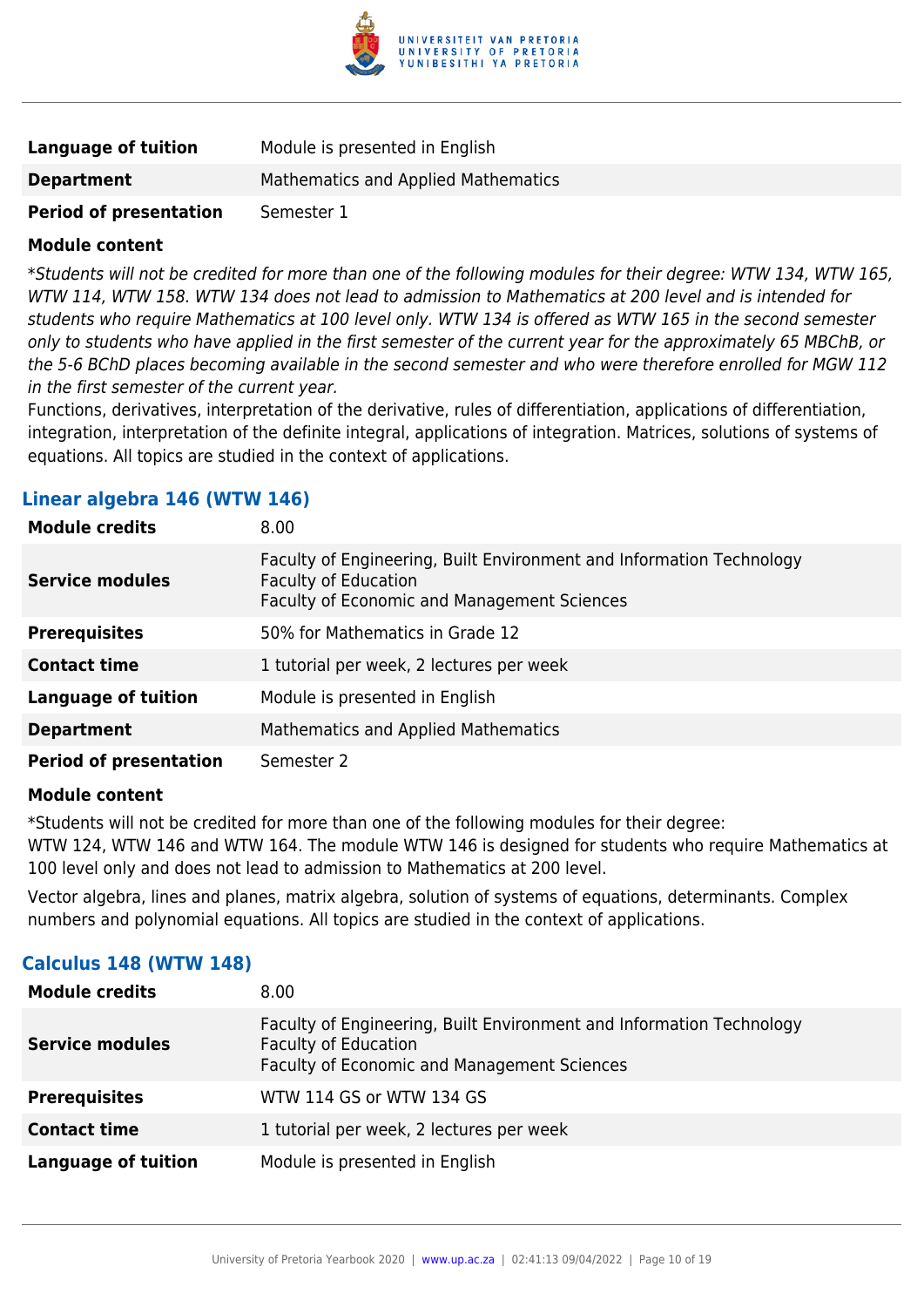

**Department** Mathematics and Applied Mathematics

### **Period of presentation** Semester 2

#### **Module content**

\*Students will not be credited for more than one of the following modules for their degree:

WTW 124, WTW 148 and WTW 164. The module WTW 148 is designed for students who require Mathematics at 100 level only and does not lead to admission to Mathematics at 200 level.

Integration techniques. Modelling with differential equations. Functions of several variables, partial derivatives, optimisation. Numerical techniques. All topics are studied in the context of applications.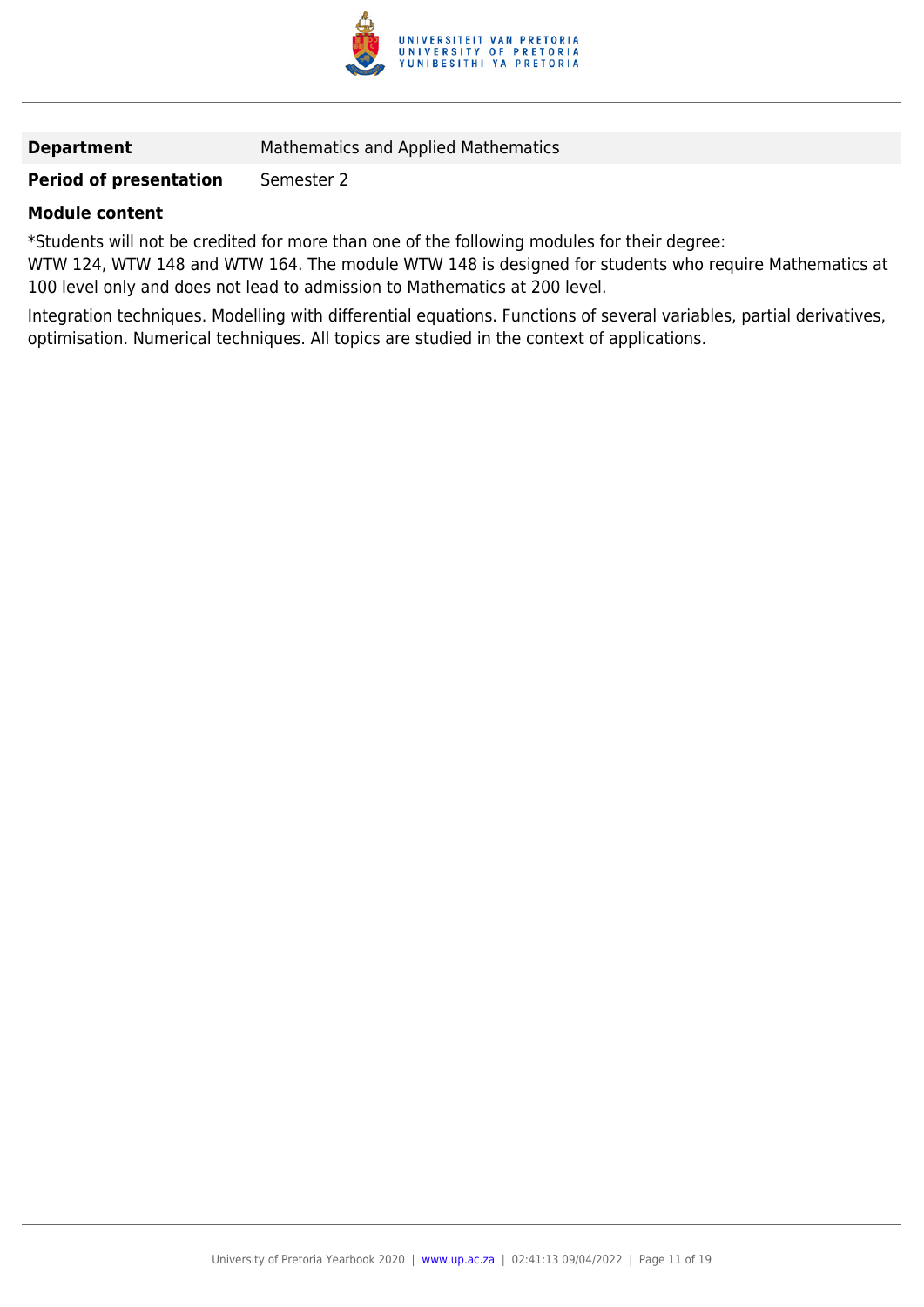

# Curriculum: Year 2

**Minimum credits: 151**

# **Fundamental modules**

# **Introduction to moral and political philosophy 251 (FIL 251)**

| <b>Module credits</b>         | 10.00                                                                                                                      |
|-------------------------------|----------------------------------------------------------------------------------------------------------------------------|
| <b>Service modules</b>        | Faculty of Engineering, Built Environment and Information Technology<br><b>Faculty of Economic and Management Sciences</b> |
| <b>Prerequisites</b>          | No prerequisites.                                                                                                          |
| <b>Contact time</b>           | 2 lectures per week                                                                                                        |
| <b>Language of tuition</b>    | Module is presented in English                                                                                             |
| <b>Department</b>             | Philosophy                                                                                                                 |
| <b>Period of presentation</b> | Quarter 2, 3 and 4                                                                                                         |

#### **Module content**

In this module students are equipped with an understanding of the moral issues influencing human agency in economic and political contexts. In particular philosophy equips students with analytical reasoning skills necessary to understand and solve complex moral problems related to economic and political decision making. We demonstrate to students how the biggest questions concerning the socio-economic aspects of our lives can be broken down and illuminated through reasoned debate. Examples of themes which may be covered in the module include justice and the common good, a moral consideration of the nature and role of economic markets on society, issues concerning justice and equality, and dilemmas of loyalty. The works of philosophers covered may for instance include that of Aristotle, Locke, Bentham, Mill, Kant, Rawls, Friedman, Nozick, Bernstein, Dworkin, Sandel, Walzer, and MacIntyre.

# **Core modules**

#### **Business law 210 (BER 210)**

| <b>Module credits</b>         | 16.00                                                                                                                                                                      |
|-------------------------------|----------------------------------------------------------------------------------------------------------------------------------------------------------------------------|
| <b>Service modules</b>        | Faculty of Engineering, Built Environment and Information Technology<br><b>Faculty of Economic and Management Sciences</b><br>Faculty of Natural and Agricultural Sciences |
| <b>Prerequisites</b>          | No prerequisites.                                                                                                                                                          |
| <b>Contact time</b>           | 1 discussion class per week, 2 lectures per week                                                                                                                           |
| Language of tuition           | Module is presented in English                                                                                                                                             |
| <b>Department</b>             | Mercantile Law                                                                                                                                                             |
| <b>Period of presentation</b> | Semester 1                                                                                                                                                                 |
| <b>Module content</b>         |                                                                                                                                                                            |

Basic principles of law of contract. Law of sales, credit agreements, lease.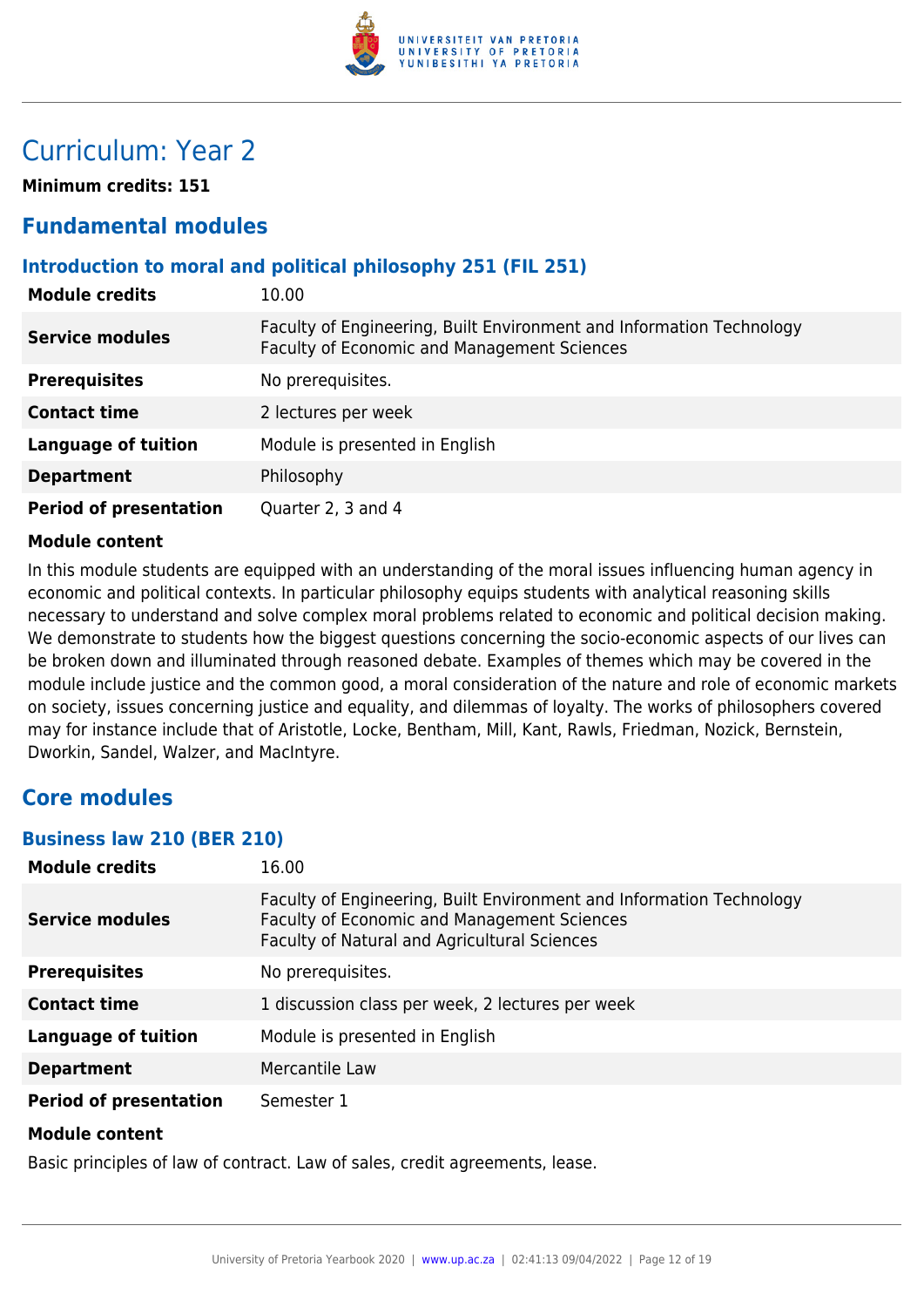

### **Business law 220 (BER 220)**

| <b>Module credits</b>         | 16.00                                                                                                                                                               |
|-------------------------------|---------------------------------------------------------------------------------------------------------------------------------------------------------------------|
| <b>Service modules</b>        | Faculty of Engineering, Built Environment and Information Technology<br>Faculty of Economic and Management Sciences<br>Faculty of Natural and Agricultural Sciences |
| <b>Prerequisites</b>          | Examination entrance for BER 210                                                                                                                                    |
| <b>Contact time</b>           | 1 discussion class per week, 2 lectures per week                                                                                                                    |
| <b>Language of tuition</b>    | Module is presented in English                                                                                                                                      |
| <b>Department</b>             | Mercantile Law                                                                                                                                                      |
| <b>Period of presentation</b> | Semester 2                                                                                                                                                          |

#### **Module content**

Labour law. Aspects of security law. Law of insolvency. Entrepreneurial law; company law, law concerning close corporations. Law of partnerships.

| <b>Economics 214 (EKN 214)</b> |  |  |  |  |
|--------------------------------|--|--|--|--|
|--------------------------------|--|--|--|--|

| <b>Module credits</b>         | 16.00                                                                                                                                                                                                                                                              |
|-------------------------------|--------------------------------------------------------------------------------------------------------------------------------------------------------------------------------------------------------------------------------------------------------------------|
| <b>Service modules</b>        | Faculty of Engineering, Built Environment and Information Technology<br><b>Faculty of Education</b><br><b>Faculty of Humanities</b><br>Faculty of Natural and Agricultural Sciences                                                                                |
| <b>Prerequisites</b>          | EKN 110 GS & EKN 120 OR EKN 113 GS & EKN 123; & STK 110 GS OR STK 113 &<br>STK 123 & STK 120/121 or concurrently registered for STK 120/121 OR WST 111<br>& WST121 are prerequisites instead of STK 120/121 or WST 111 and concurrently<br>registered for WST 121. |
| <b>Contact time</b>           | 3 lectures per week                                                                                                                                                                                                                                                |
| <b>Language of tuition</b>    | Module is presented in English                                                                                                                                                                                                                                     |
| <b>Department</b>             | Economics                                                                                                                                                                                                                                                          |
| <b>Period of presentation</b> | Semester 1                                                                                                                                                                                                                                                         |

#### **Module content**

**Macroeconomics** 

From Wall and Bay Street to Diagonal Street: a thorough understanding of the mechanisms and theories explaining the workings of the economy is essential. Macroeconomic insight is provided on the real market, the money market, two market equilibrium, monetarism, growth theory, cyclical analysis, inflation, Keynesian general equilibrium analysis and fiscal and monetary policy issues.

# **Economics 224 (EKN 224)**

| <b>Module credits</b>  | 16.00                                                                                                       |
|------------------------|-------------------------------------------------------------------------------------------------------------|
| <b>Service modules</b> | <b>Faculty of Education</b><br><b>Faculty of Humanities</b><br>Faculty of Natural and Agricultural Sciences |
|                        |                                                                                                             |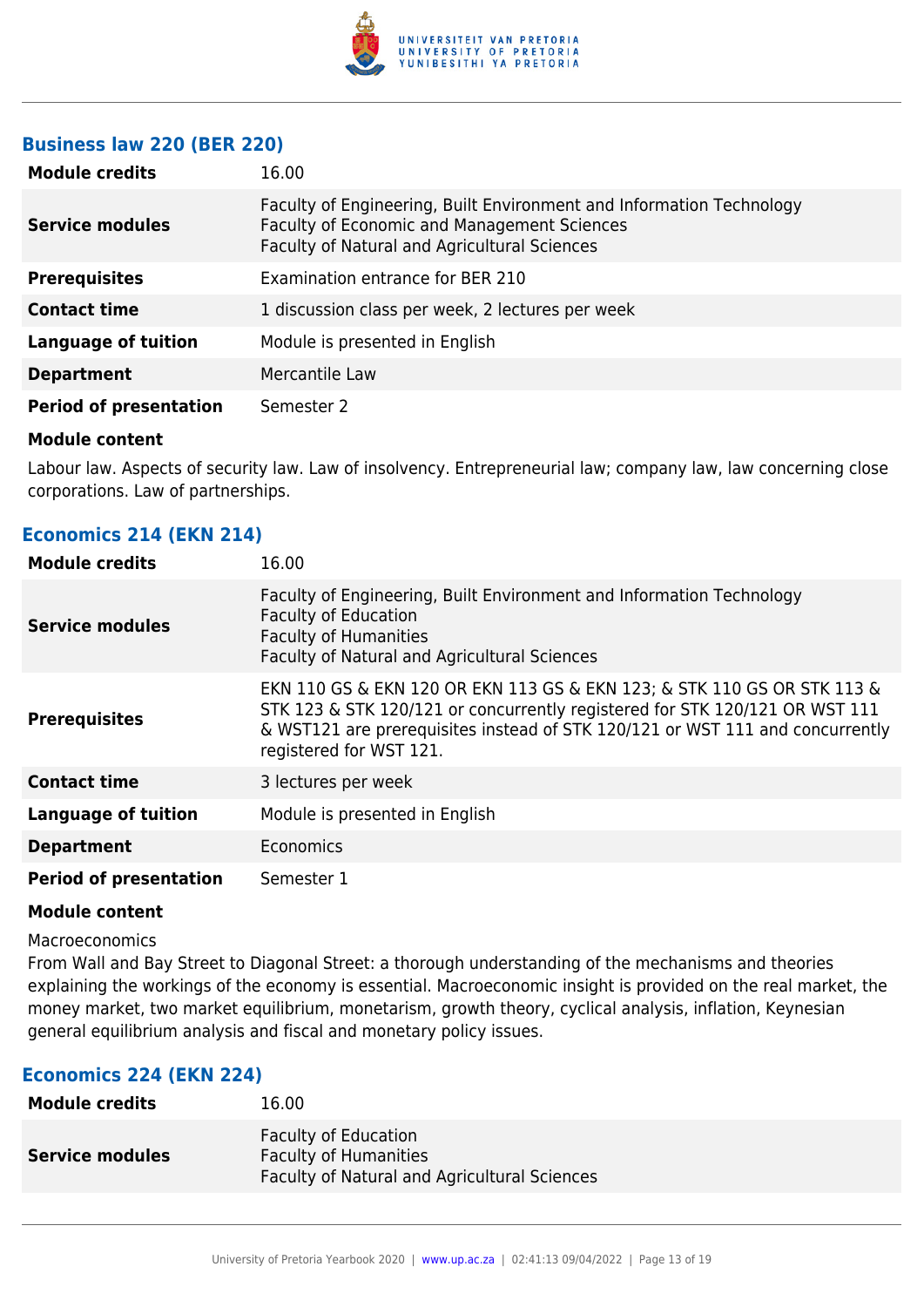

| <b>Prerequisites</b>          | EKN 110 GS & EKN 120 OR EKN 113 GS & EKN 123; & STK 110 GS OR STK 113 &<br>STK 123 & STK 120/121 or concurrently registered for STK120/121 OR WST 111 &<br>WST121 are prerequisites instead of STK 120/121 or WST 111 and concurrently<br>registered for WST 121. |
|-------------------------------|-------------------------------------------------------------------------------------------------------------------------------------------------------------------------------------------------------------------------------------------------------------------|
| <b>Contact time</b>           | 3 lectures per week                                                                                                                                                                                                                                               |
| <b>Language of tuition</b>    | Module is presented in English                                                                                                                                                                                                                                    |
| <b>Department</b>             | Economics                                                                                                                                                                                                                                                         |
| <b>Period of presentation</b> | Semester 1                                                                                                                                                                                                                                                        |
| Madula aantant                |                                                                                                                                                                                                                                                                   |

Microeconomics

**Economics 234 (EKN 234)**

Microeconomic insight is provided into: consumer and producer theory, general microeconomic equilibrium, Pareto-optimality and optimality of the price mechanism, welfare economics, market forms and the production structure of South Africa. Statistic and econometric analysis of microeconomic issues.

| <b>Module credits</b>         | 16.00                                                                                                                                                                               |
|-------------------------------|-------------------------------------------------------------------------------------------------------------------------------------------------------------------------------------|
| <b>Service modules</b>        | Faculty of Engineering, Built Environment and Information Technology<br><b>Faculty of Education</b><br><b>Faculty of Humanities</b><br>Faculty of Natural and Agricultural Sciences |
| <b>Prerequisites</b>          | EKN 214 and STK 120/121 or WST 121 OR concurrently registered for STK<br>120/121 or WST 121.                                                                                        |
| <b>Contact time</b>           | 3 lectures per week                                                                                                                                                                 |
| <b>Language of tuition</b>    | Module is presented in English                                                                                                                                                      |
| <b>Department</b>             | Economics                                                                                                                                                                           |
| <b>Period of presentation</b> | Semester 2                                                                                                                                                                          |

#### **Module content**

Macroeconomics

Application of the principles learned in EKN 214 on the world we live in. We look at international markets and dynamic macroeconomic models, and familiarise the students with the current macroeconomic policy debates. We also take a look at the latest macroeconomic research in the world. The course includes topics of the mathematical and econometric analysis of macroeconomic issues.

#### **Economics 244 (EKN 244)**

| <b>Module credits</b>  | 16.00                                                                                        |
|------------------------|----------------------------------------------------------------------------------------------|
| <b>Service modules</b> | <b>Faculty of Humanities</b><br>Faculty of Natural and Agricultural Sciences                 |
| <b>Prerequisites</b>   | EKN 224 and STK 120/121 or WST 121 OR concurrently registered for STK<br>120/121 or WST 121. |
| <b>Contact time</b>    | 3 lectures per week                                                                          |
|                        |                                                                                              |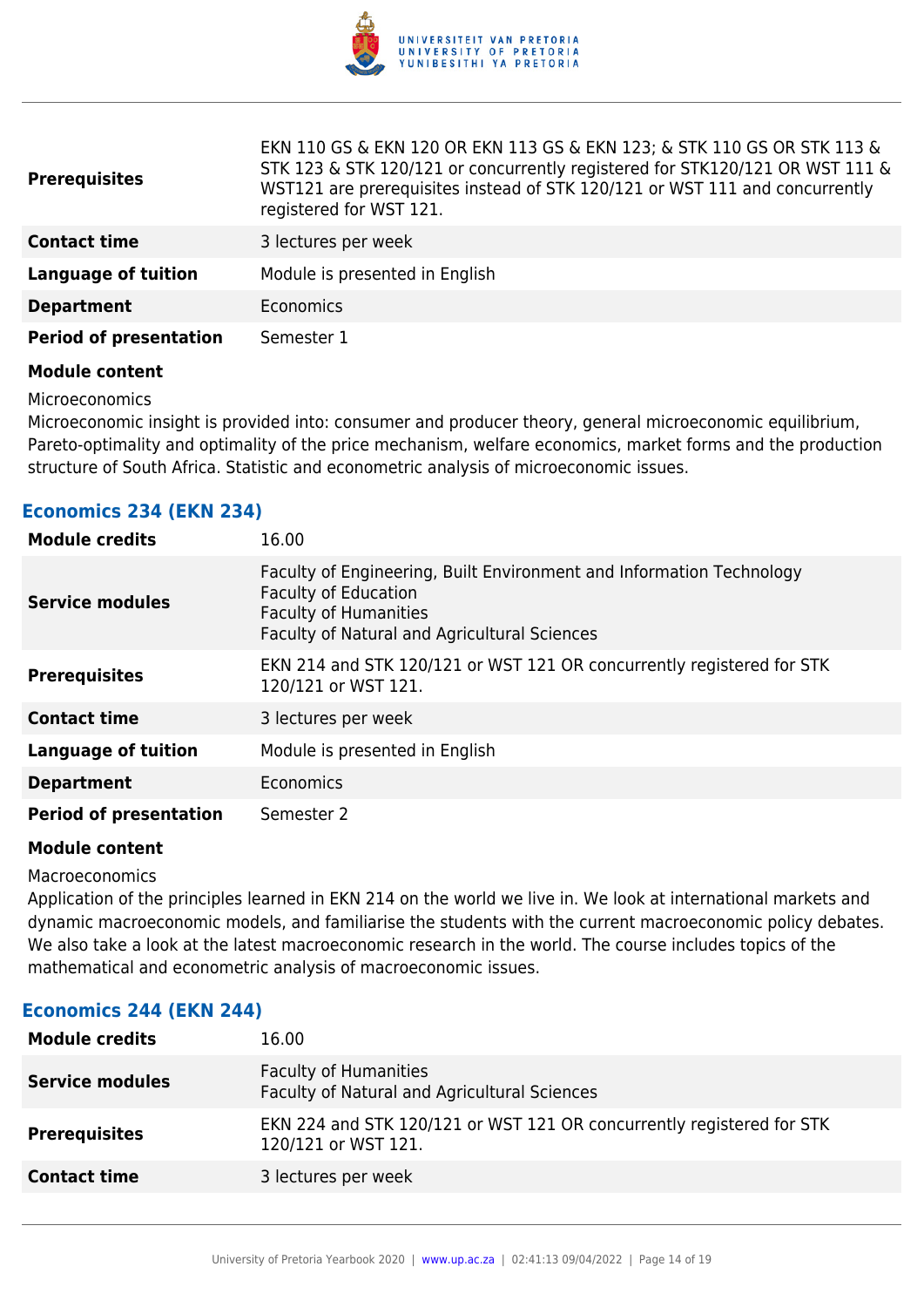

| <b>Language of tuition</b>    | Module is presented in English |
|-------------------------------|--------------------------------|
| <b>Department</b>             | Economics                      |
| <b>Period of presentation</b> | Semester 2                     |

Microeconomics

From general equilibrium and economic welfare to uncertainty and asymmetric information. In this module we apply the principles learned in EKN 224 on the world around us by looking at the microeconomic principles of labour and capital markets, as well as reasons why the free market system could fail. We touch on the government's role in market failures. The course includes topics of the mathematical and econometric analysis of microeconomic issues.

#### **Communication management 282 (KOB 282)**

| <b>Module credits</b>         | 5.00                           |
|-------------------------------|--------------------------------|
| <b>Contact time</b>           | 3 lectures per week            |
| Language of tuition           | Module is presented in English |
| <b>Department</b>             | <b>Business Management</b>     |
| <b>Period of presentation</b> | Quarter 2                      |

#### **Module content**

\*Module content will be adapted in accordance with the appropriate degree programme. Only one of KOB 281– 284 may be taken as a module where necessary for a programme.

Applied business communication skills

Acquiring basic business communication skills will enhance the capabilities of employees, managers and leaders in the business environment. An overview of applied skills on the intrapersonal, dyadic, interpersonal, group (team), organisational, public and mass communication contexts is provided. The practical part of the module (for example, the writing of business reports and presentation skills) concentrates on the performance dimensions of these skills as applied to particular professions.

# **Statistics 210 (STK 210)**

| <b>Module credits</b>         | 20.00                                                                                                                                                |
|-------------------------------|------------------------------------------------------------------------------------------------------------------------------------------------------|
| <b>Service modules</b>        | Faculty of Engineering, Built Environment and Information Technology<br><b>Faculty of Humanities</b><br>Faculty of Natural and Agricultural Sciences |
| <b>Prerequisites</b>          | STK 110, STC 122 or WST 111, WST 121                                                                                                                 |
| <b>Contact time</b>           | 1 practical per week, 3 lectures per week                                                                                                            |
| <b>Language of tuition</b>    | Module is presented in English                                                                                                                       |
| <b>Department</b>             | <b>Statistics</b>                                                                                                                                    |
| <b>Period of presentation</b> | Semester 1                                                                                                                                           |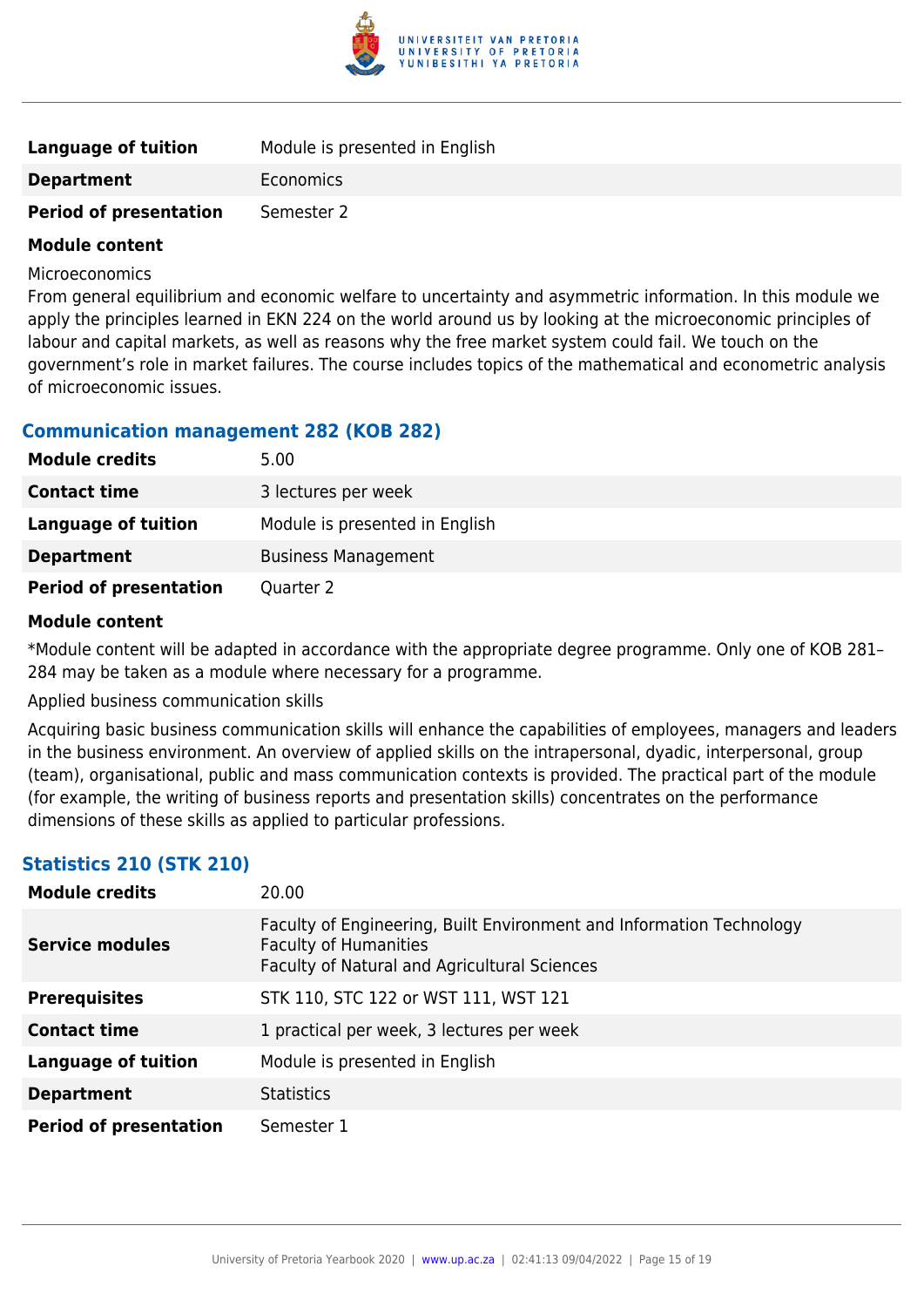

Statistical problem solving. Causality, experimental and observational data. Probability theory. Multivariate random variables. Discrete and continuous probability distributions. Stochastic representations. Measures of association. Expected values and conditional expectation. Simulation techniques. Supporting mathematical concepts. Statistical concepts are demonstrated and interpreted through practical coding and simulation within a data science framework.

### **Statistics 220 (STK 220)**

| <b>Module credits</b>         | 20.00                                                                                                                                                |
|-------------------------------|------------------------------------------------------------------------------------------------------------------------------------------------------|
| <b>Service modules</b>        | Faculty of Engineering, Built Environment and Information Technology<br><b>Faculty of Humanities</b><br>Faculty of Natural and Agricultural Sciences |
| <b>Prerequisites</b>          | <b>STK 210 GS</b>                                                                                                                                    |
| <b>Contact time</b>           | 1 practical per week, 3 lectures per week                                                                                                            |
| <b>Language of tuition</b>    | Module is presented in English                                                                                                                       |
| <b>Department</b>             | <b>Statistics</b>                                                                                                                                    |
| <b>Period of presentation</b> | Semester 2                                                                                                                                           |

#### **Module content**

Multivariate probability distributions. Sampling distributions and the central limit theorem. Frequentist and Bayesian inference. Statistical learning and decision theory. Simulation techniques enhancing statistical thinking. Supervised learning: linear regression, estimation and inference. Non-parametric modelling. Supporting mathematical concepts. Statistical algorithms. Statistical concepts are demonstrated and interpreted through practical coding and simulation within a data science framework.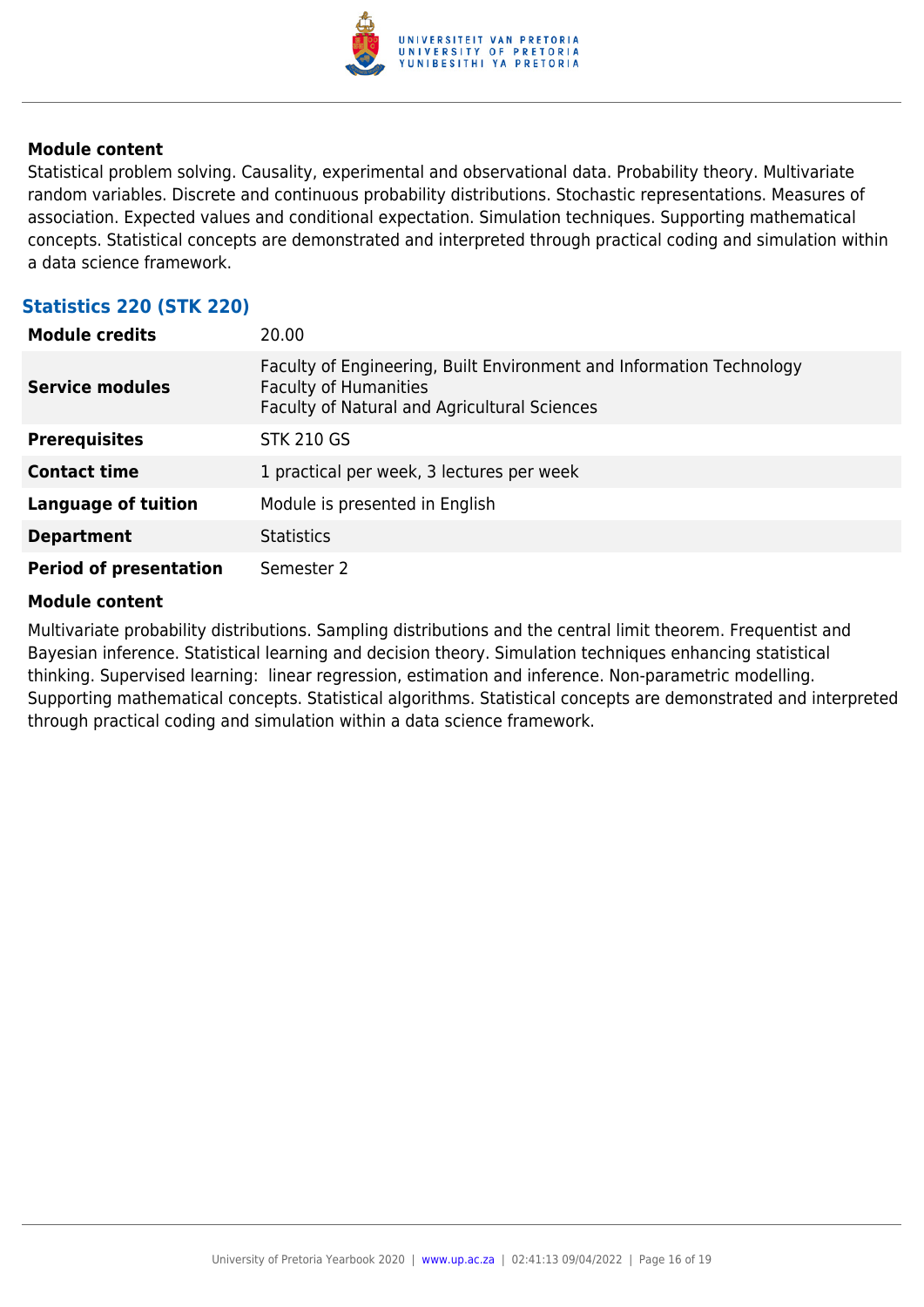

# Curriculum: Final year

**Minimum credits: 130**

# **Core modules**

# **Economics 310 (EKN 310)**

| <b>Module credits</b>         | 20.00                                                                                                                                                                               |
|-------------------------------|-------------------------------------------------------------------------------------------------------------------------------------------------------------------------------------|
| <b>Service modules</b>        | Faculty of Engineering, Built Environment and Information Technology<br><b>Faculty of Education</b><br><b>Faculty of Humanities</b><br>Faculty of Natural and Agricultural Sciences |
| <b>Prerequisites</b>          | EKN 214, EKN 234 or EKN 224, EKN 244                                                                                                                                                |
| <b>Contact time</b>           | 1 discussion class per week, 2 lectures per week                                                                                                                                    |
| Language of tuition           | Module is presented in English                                                                                                                                                      |
| <b>Department</b>             | <b>Economics</b>                                                                                                                                                                    |
| <b>Period of presentation</b> | Semester 1                                                                                                                                                                          |

#### **Module content**

Public finance

Role of government in the economy. Welfare economics and theory of optimality. Ways of correcting market failures. Government expenditure theories, models and programmes. Government revenue. Models on taxation, effects of taxation on the economy. Assessment of taxation from an optimality and efficiency point of view. South African perspective on public finance.

# **Economics 314 (EKN 314)**

| <b>Module credits</b>         | 20.00                                        |
|-------------------------------|----------------------------------------------|
| <b>Service modules</b>        | Faculty of Natural and Agricultural Sciences |
| <b>Prerequisites</b>          | EKN 234, EKN 244                             |
| <b>Contact time</b>           | 3 lectures per week                          |
| <b>Language of tuition</b>    | Module is presented in English               |
| <b>Department</b>             | Economics                                    |
| <b>Period of presentation</b> | Semester 1                                   |

#### **Module content**

International trade/finance

International economic insight is provided into international economic relations and history, theory of international trade, international capital movements, international trade politics, economic and customs unions and other forms or regional cooperation and integration, international monetary relations, foreign exchange markets, exchange rate issues and the balance of payments, as well as open economy macroeconomic issues.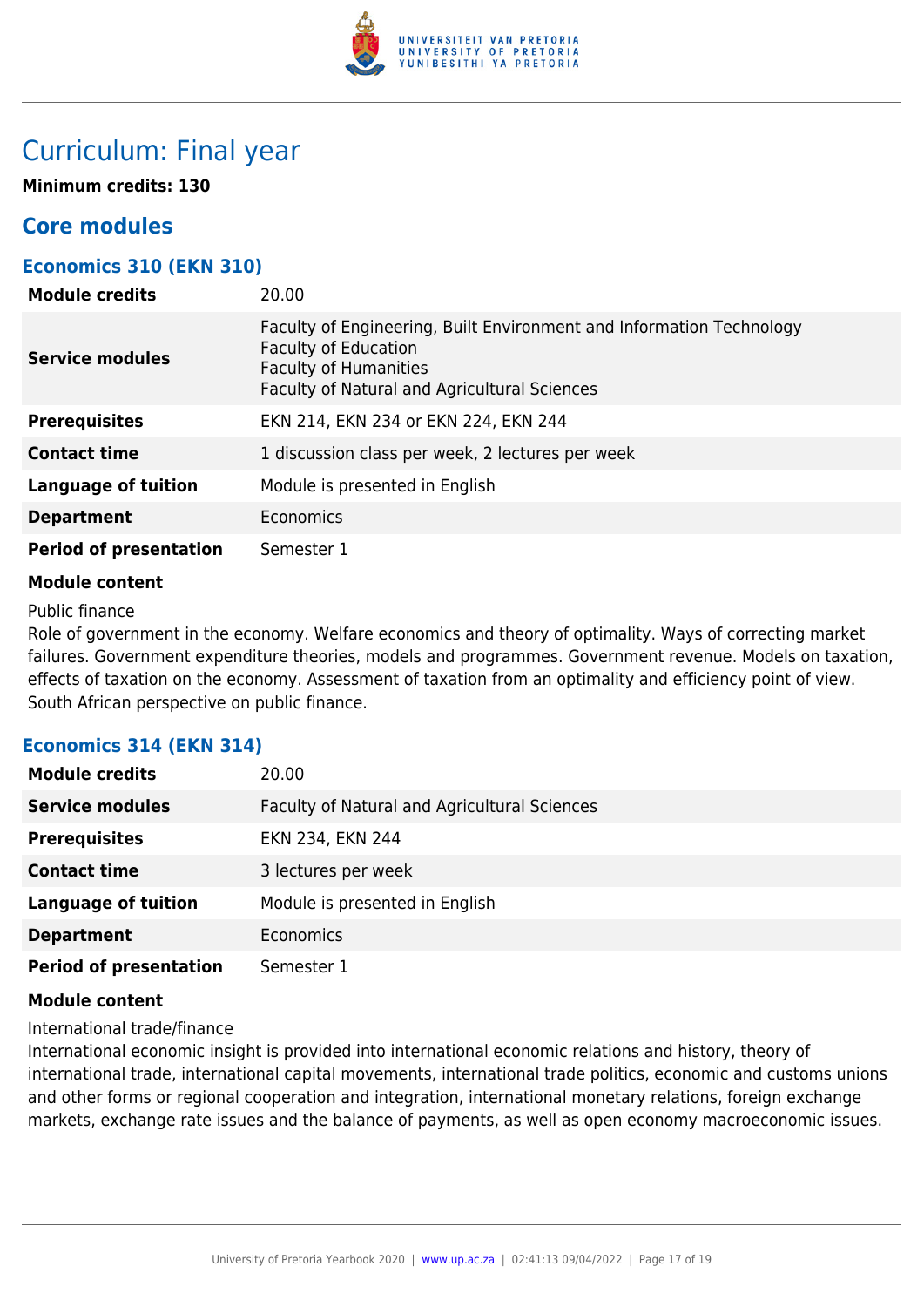

### **Economics 320 (EKN 320)**

| <b>Module credits</b>         | 20.00                                                                                                                                                                               |
|-------------------------------|-------------------------------------------------------------------------------------------------------------------------------------------------------------------------------------|
| <b>Service modules</b>        | Faculty of Engineering, Built Environment and Information Technology<br><b>Faculty of Education</b><br><b>Faculty of Humanities</b><br>Faculty of Natural and Agricultural Sciences |
| <b>Prerequisites</b>          | <b>EKN 310 GS</b>                                                                                                                                                                   |
| <b>Contact time</b>           | 1 discussion class per week, 2 lectures per week                                                                                                                                    |
| <b>Language of tuition</b>    | Module is presented in English                                                                                                                                                      |
| <b>Department</b>             | Economics                                                                                                                                                                           |
| <b>Period of presentation</b> | Semester 2                                                                                                                                                                          |

#### **Module content**

#### Economic analyses

Identification, collection and interpretation process of relevant economic data; the national accounts (i.e. income and production accounts, the national financial account, the balance of payments and input-output tables); economic growth; inflation; employment, unemployment, wages, productivity and income distribution; business cycles; financial indicators; fiscal indicators; social indicators; international comparisons; relationships between economic time series - regression analysis; long-term future studies and scenario analysis; overall assessment of the South African economy from 1994 onwards.

#### **Economics 325 (EKN 325)**

| <b>Module credits</b>         | 20.00                                                                        |
|-------------------------------|------------------------------------------------------------------------------|
| <b>Service modules</b>        | <b>Faculty of Humanities</b><br>Faculty of Natural and Agricultural Sciences |
| <b>Prerequisites</b>          | EKN 214, EKN 234                                                             |
| <b>Contact time</b>           | 1 discussion class per week, 2 lectures per week                             |
| <b>Language of tuition</b>    | Module is presented in English                                               |
| <b>Department</b>             | Economics                                                                    |
| <b>Period of presentation</b> | Semester 2                                                                   |

#### **Module content**

Economic policy and development: Capita select

The course provides an introduction to growth economics and also to some topics on development economics. Firstly, historical evidence is covered and then the canonical Solow growth model and some of its empirical applications (human capital and convergence). Secondly, the new growth theory (the AK and the Romer models of endogenous growth) are covered. Some of the development topics to be covered include technology transfer, social infrastructure and natural resources.

#### **Statistics 310 (STK 310)**

| <b>Module credits</b> |  |  |
|-----------------------|--|--|
|-----------------------|--|--|

**Module credits** 25.00